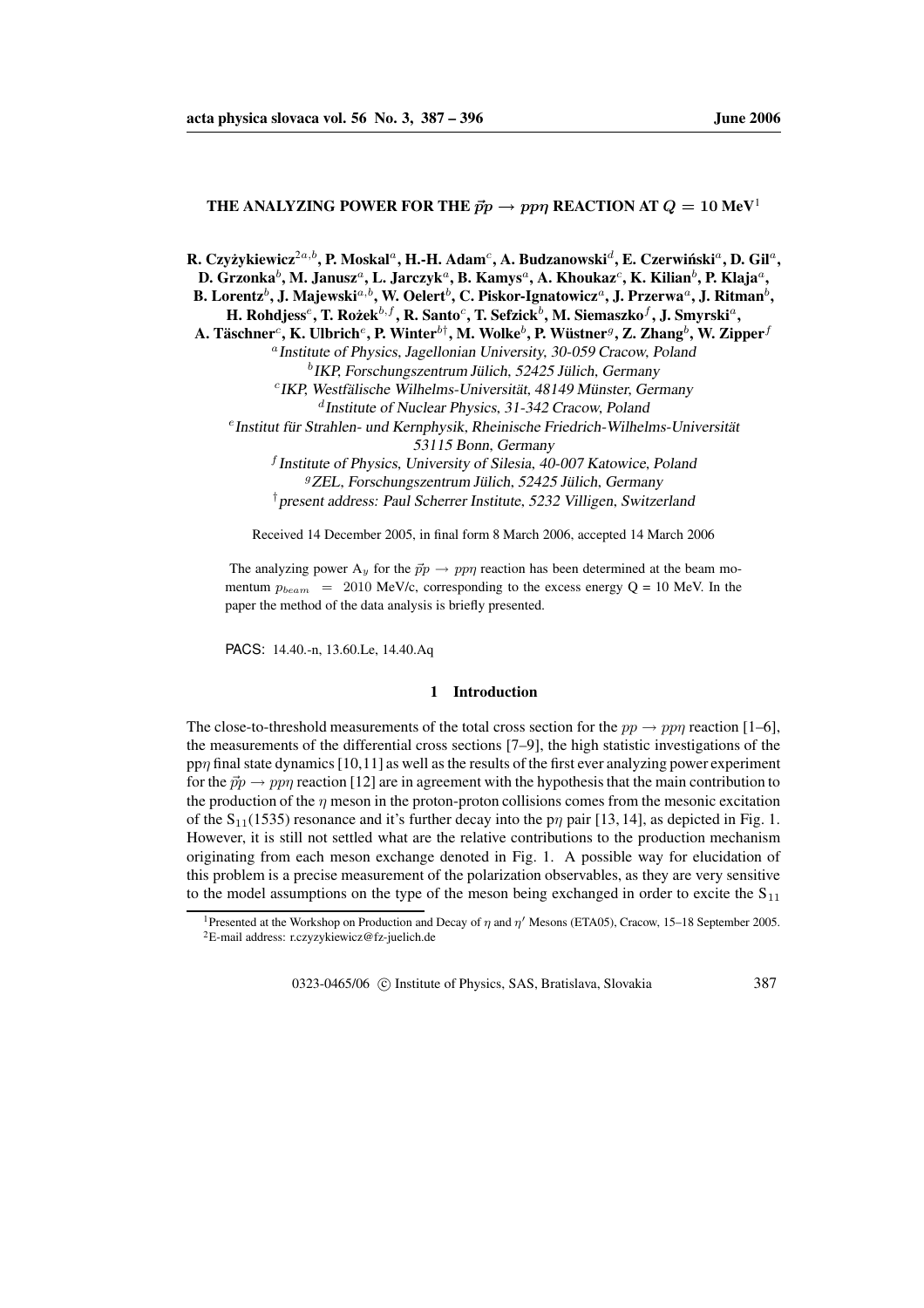



Fig. 1. The Feynman diagram for one of the possible explanations of the  $\eta$  meson production in elementary proton-proton collisions. ISI and FSI stand for the initial and final state interactions, respectively.

Fig. 2. Predictions of the analyzing power for the  $\vec{p}p \rightarrow pp\eta$  reaction at Q=10 MeV as a function of the center-of-mass (CM) polar angle of  $\eta$  ( $\theta_{CM}$ ). Full line are the predictions of the pseudoscalar meson exchange model [15], whereas the dotted line represents the results of the calculations, based on the vector meson exchange [13].

resonance. For example, from Fig. 2, where the predictions of the analyzing power for the  $\vec{p}p \rightarrow pp\eta$  reaction at the excess energy Q = 10 MeV are shown, it can be noticed that the analyzing power function strongly depends on whether we deal with pseudoscalar [15] (full line) or vector meson exchange model [13] (dotted line).

Therefore, in order to verify the validity of these two models, an experiment devoted to a determination of the analyzing power for the  $\vec{p}p \rightarrow pp\eta$  reaction has been performed at the storage ring COSY in the Research Center Jülich in Germany. In this article we present preliminary results obtained at excess energy  $Q = 10$  MeV, where the predictions of the models differ at most.

#### **2 Experimental method**

In the measurements a polarized proton beam [16, 17] has been used with the momentum of  $p_{beam} = 2010$  MeV/c. This beam momentum value corresponds to the excess energy  $Q=10$  MeV. The beam of protons has been scattered on the  $H_2$  clusters, which were produced by the hydrogen cluster target [18]. The COSY-11 detection setup [19, 20] has been used for the detection of the reaction products.

As the COSY-11 system is a one-arm detection setup, in order to register both types of events: scattered to the right and to the left side (with respect to the polarization plane) there is a need to perform the experiment with the separate cycles, in which the spin of the proton beam has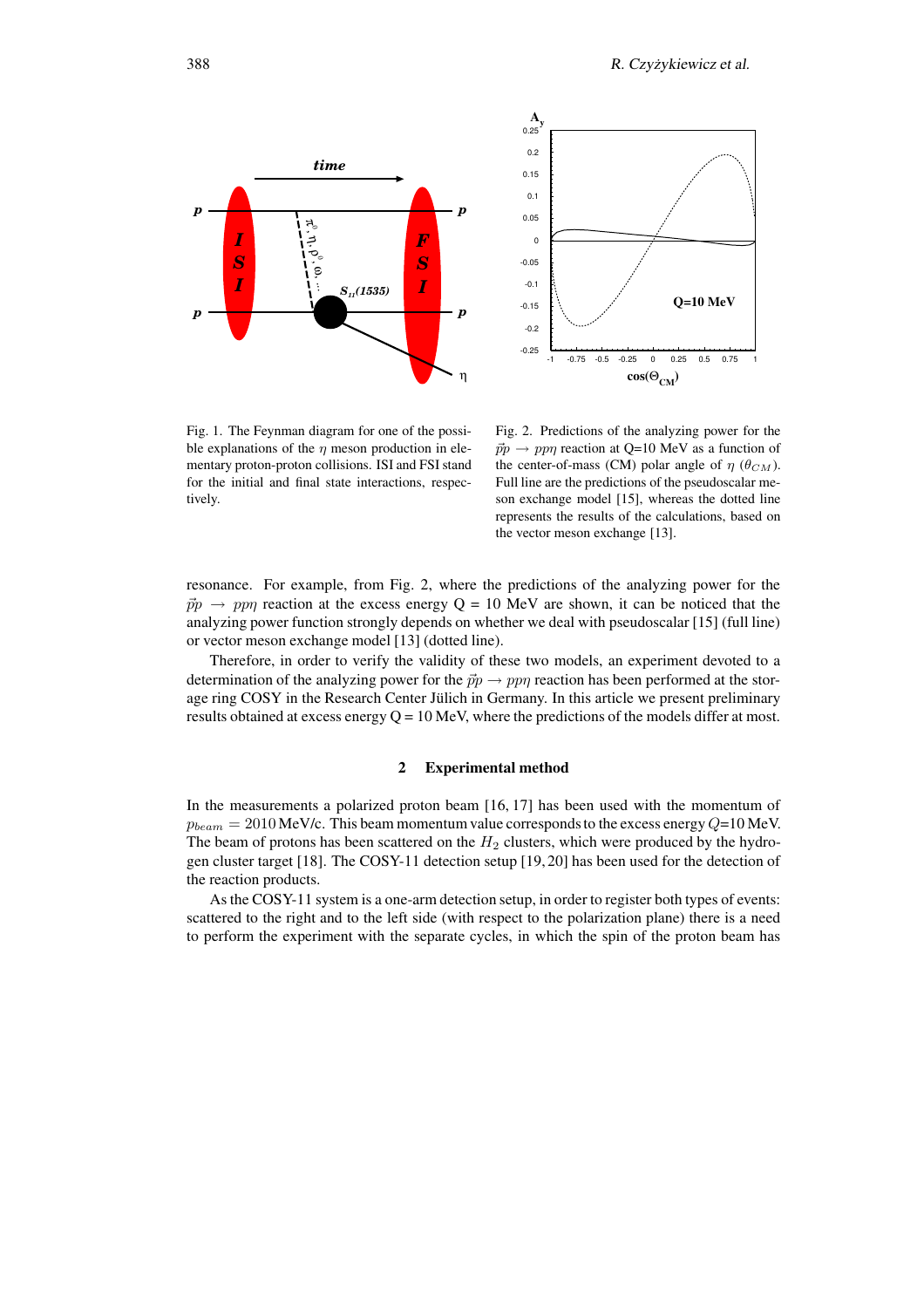

Fig. 3. Definition of the scattering to the right (a) and to the left side (b) with respect to the polarization plane.  $\vec{P}$  is a polarization vector of the beam of protons, whereas  $\vec{p}_{in}$  and  $\vec{p}_{out}$  denote the momenta of incoming and outgoing particles, respectively. The polarization vector of Fig. 3a points out of the paper, whereas the polarization vector of Fig. 3b points into the paper.

to be flipped, as schematically shown in Fig. 3. In this figure we also define what is meant by the terms: "scattering to the right" and "to the left". This definition strictly follows the Madison convention [21].

In the following we define the polarization plane as a plane spanned by the beam momentum vector  $\vec{p}_{beam} \equiv [0, 0, p_{beam}^z]$  and a polarization vector  $\vec{P} = [0, P, 0]$ . If the incident beam consists of spin  $\frac{1}{2}$  particles with a transverse polarization, which was the case in our experiment, the formula for the differential cross section  $\sigma(\theta, \phi)$  for a scattering into the solid angle around  $\theta$  and  $\phi$  angles reads:

$$
\sigma(\theta,\phi) = \sigma_0(\theta)(1 + A_y(\theta)\vec{P} \cdot \hat{n}),\tag{1}
$$

where  $\sigma_0(\theta)$  denotes the differential cross section for a scattering of an unpolarized beam,  $A_y(\theta)$ is an analyzing power of the reaction, and  $\hat{n}$  is a unit vector along  $\vec{p}_{in} \times \vec{p}_{out}$ .  $\phi$  is an angle between  $\vec{P}$  and  $\hat{n}$ , i.e.  $\vec{P} \cdot \hat{n} = P \cos \phi \sin \theta$  and  $\theta$  denotes the angle between  $\vec{p}_{in}$  and  $\vec{p}_{out}$ . In the experiment we were restricted to the plane corresponding to  $\phi = 0^{\circ}$  in case of spin "down" (or  $\phi = 180^\circ$  for spin "up"), where the detection efficiency of the COSY-11 setup is the highest and it decreases drastically when going outside this particular scattering plane (see Fig. 4). Therefore, in what follows we will consider the scattering in this plane solely.

The total production rate to the right  $N_R$  and to the left side  $N_L$  can be expressed as follows:

$$
N_R(\theta) = N(\theta, \phi = \pi) = \sigma_R(\theta, \pi) E_R(\theta, \pi) \int L_R dt_R
$$
  
=  $\sigma_0(\theta) (1 - A_y(\theta) P_R) E_R(\theta, \pi) \int L_R dt_R,$  (2)

$$
N_L(\theta) = N(\theta, \phi = 0) = \sigma_L(\theta, 0) E_L(\theta, 0) \int L_L dt_L
$$
  
=  $\sigma_0(\theta) (1 + A_y(\theta) P_L) E_L(\theta, 0) \int L_L dt_L,$  (3)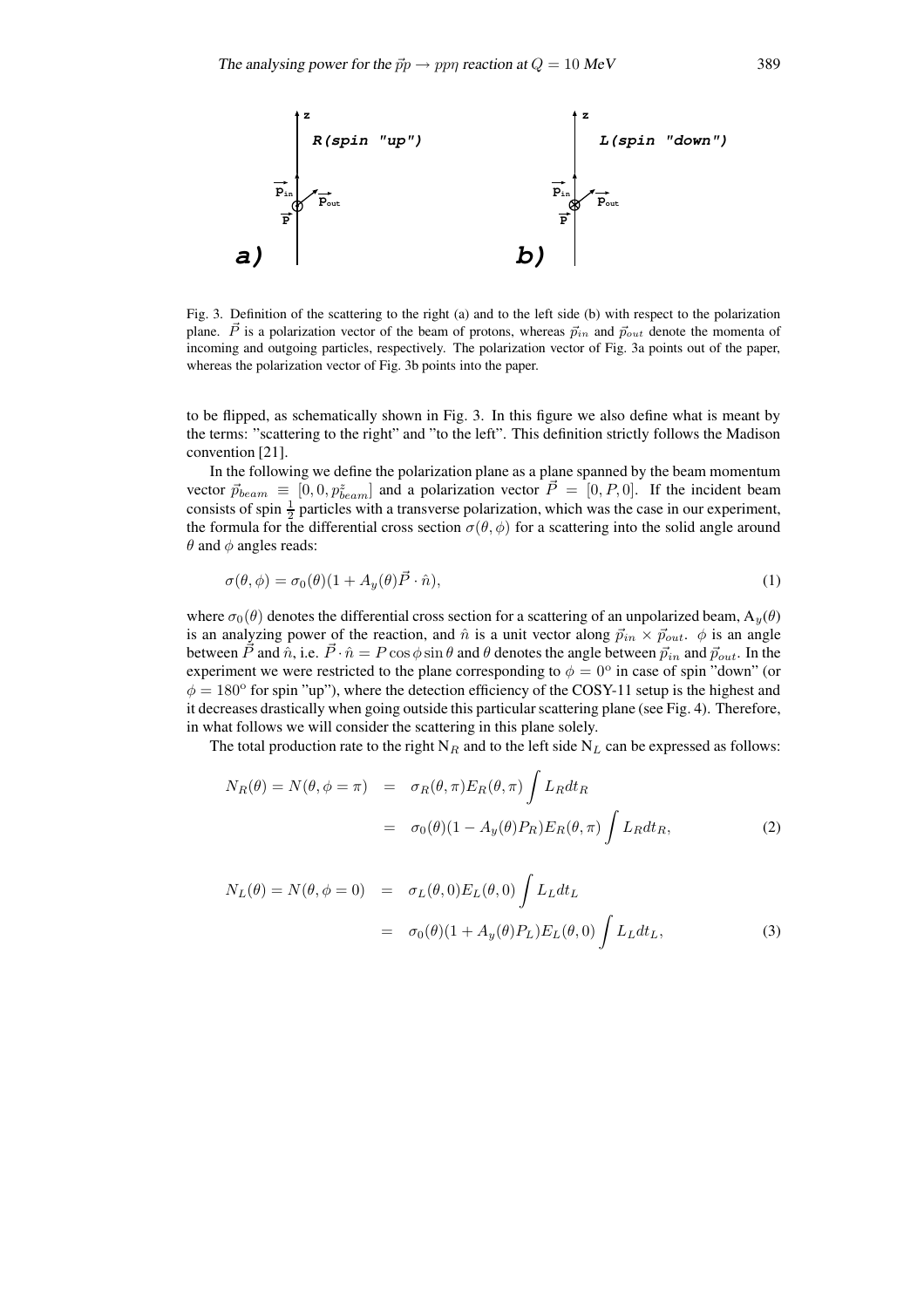

Fig. 4. Monte-Carlo simulation of the distribution of the events as a function of the angle  $\phi$ .

where the  $E_R(\theta, \pi) \equiv E_L(\theta, 0)$  is the function of the efficiency of the COSY-11 detection system,  $L_{R/L}$  stands for the luminosity for spin up/down, and  $t_{R/L}$  denotes the time of the measurement with spin up/down, respectively. The polarization degrees  $P_R$  for spin up and  $P_L$  for spin down are equal within the 5% of accuracy, as has been shown in the previous measurements by means of the EDDA polarimeter [22]. Therefore for the further considerations we will assume that  $P_L = P_R \equiv P$ . Dividing equation 3 by 2, and introducing a relative luminosity:

$$
L_{rel} \equiv \frac{\int L_R dt_R}{\int L_L dt_L},\tag{4}
$$

results in the following formula for the analyzing power:

$$
A_y(\cos \theta) = \frac{1}{P} \frac{L_{rel} N_L(\cos \theta) - N_R(\cos \theta)}{L_{rel} N_L(\cos \theta) + N_R(\cos \theta)},
$$
\n(5)

Therefore, the values of the relative luminosity  $L_{rel}$ , the spin-averaged polarization degree P, together with the production rates to the right  $N_R$ , and to the left side  $N_L$  are the physical observables to be found in order to determine the analyzing power function  $A_y$ . In the following subsections the methods used to obtain these quantities will be presented.

#### **2.1 Calculations of the relative luminosity and polarization**

The experiment has been performed with the 300 s long cycles, for which the spin of the incident proton beam has been flipped from cycle to cycle. This method was intended to reduce the systematical uncertainties caused by the change of the beam parameters due to the variation of the target densities. The duration of the cycle has been set up in such a manner, that it was significantly shorter than the time scale (10 hours) for the substantial changes of the density of the target.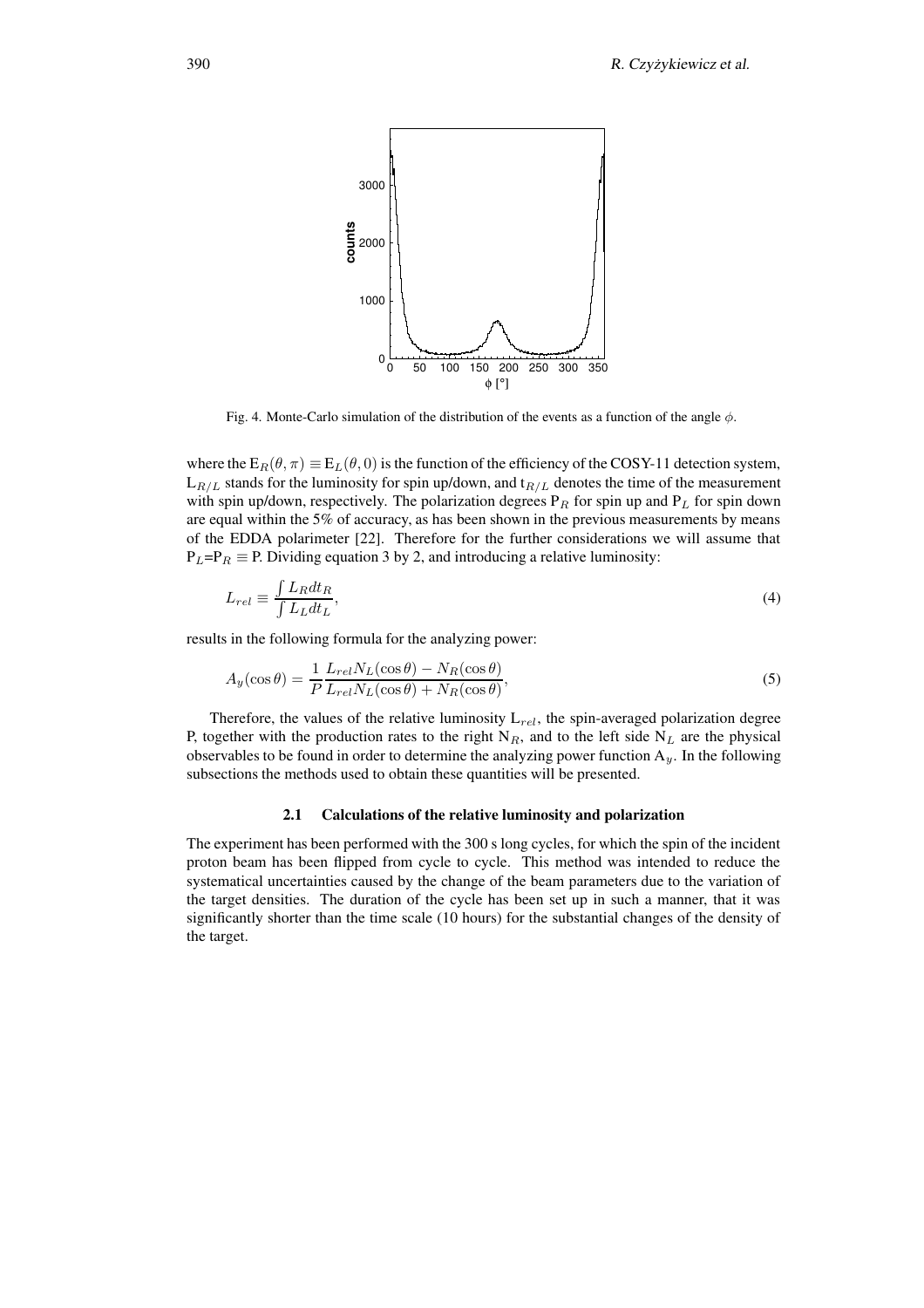



Fig. 5. Analyzing powers for the  $\vec{p}p \rightarrow pp$  elastic scattering as determined by the EDDA collaboration [22] at the beam momenta specified inside a figure. To obtain the analyzing powers for a beam momentum used in the experiment a linear approximation has been applied.

Fig. 6. Average polarization degree versus the time of the measurement. Open circles are the results obtained by means of the COSY polarimeter, whereas the full dots are the polarization values determined using the method described in [23]. Data obtained using the independent methods are in line.

For the determination of the relative luminosity a detection system consisting of two pairs of the scintillators placed in the polarization plane have been used [23]. Due to the parity invariance, a cross section for any scattering into this plane does not depend on the polarization degree. Thus, the number of the coincidences  $n$  between scintillators has been used as a measure of the absolute luminosity. Following the definition given in eq. 4, we can express the relative luminosity as a ratio of the number of coincidences in the polarization plane during the cycles with spin "up"  $(n_R)$  and "down"  $(n_L)$ :

$$
L_{rel} = \frac{n_R}{n_L}.\tag{6}
$$

The relative luminosity determined using eq. 6 was found to be  $L_{rel}$ =0.96468± 0.00065.

The detailed method of determination of the averaged polarization value has been described in [23]. For the calculations the assymetry of the elastically scattered events in the plane perpendicular to the polarization plane has been found for different scattering angles in the centerof-mass system (CM). In order to determine the values of the analyzing powers for the beam momentum of  $p_{beam} = 2010$  MeV, the linear interpolations between available experimental results for the proton-proton elastic scattering at  $p_{beam} = 1995$  and 2025 MeV/c have been used. Two data sets of the analyzing powers for the  $\vec{p}p \rightarrow pp$  reaction for the mentioned above beam momenta, as measured by the EDDA collaboration [22] at different CM scattering angles, are presented in Fig. 5.

Fig. 6 depicts the variation of the beam polarization during the time of the measurement. Data sets obtained using the COSY polarimeter [24](open circles) are confronted with the results of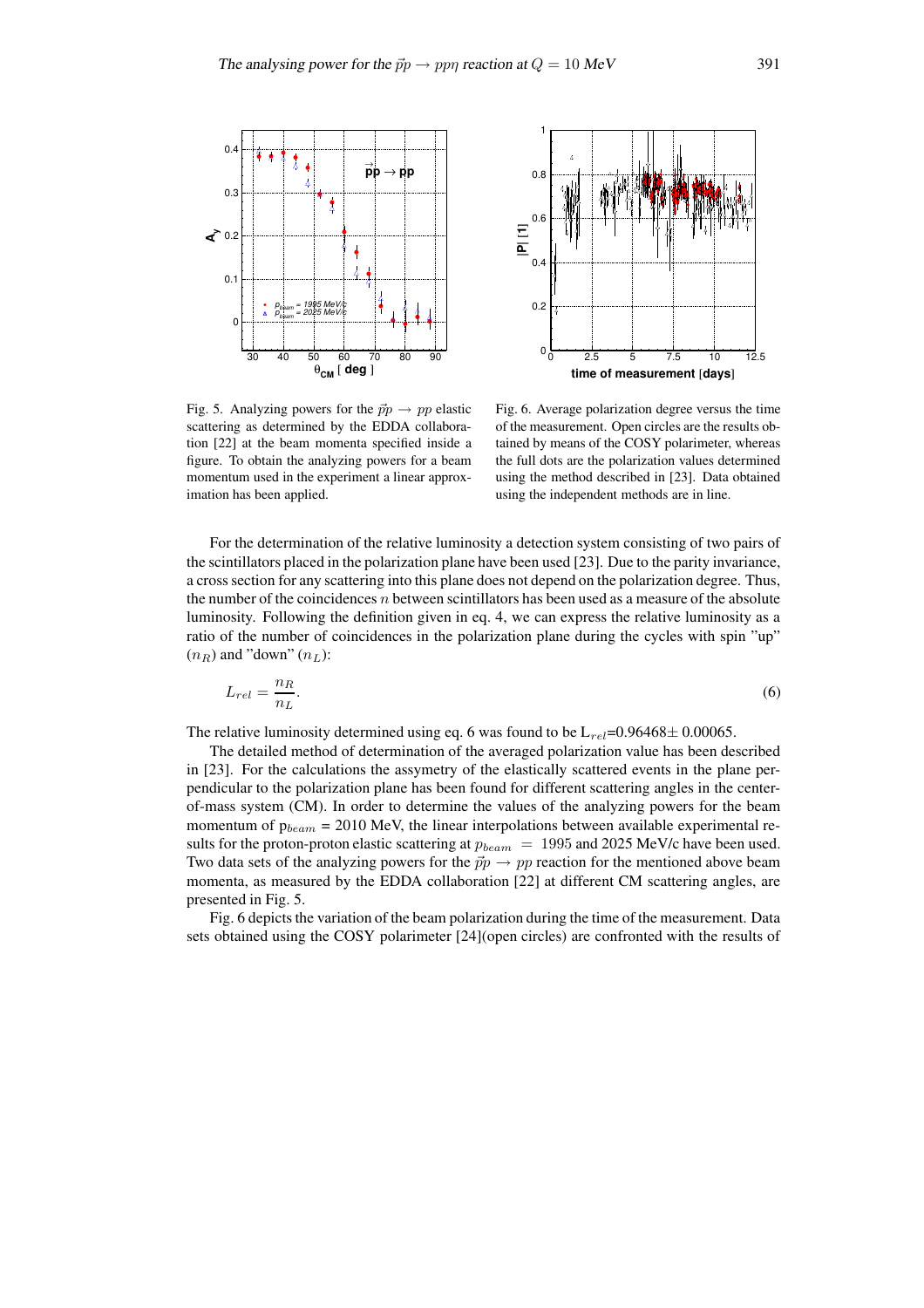

Fig. 7. Spin-averaged missing mass spectrum for the  $\vec{p}p \rightarrow pp\eta$  reaction at the excess energy Q = 10 MeV, as measured by means of the COSY-11 detector setup.

the measurements with the COSY-11 polarimeter [23,25,26](full circles). An agreement between both sets of data is visible in Fig. 6. The average value of the beam polarization for the whole period of the measurement was found to be P=0.680± 0.010.

## **2.2 Determination** of the background free production rates for the  $\vec{p}p \rightarrow pp\eta$  reaction

A typical missing mass spectrum for the  $\vec{p}p \rightarrow pp\eta$  reaction as measured using the COSY-11 detection setup is presented in Fig. 7. Figure shows the spin-averaged missing mass spectrum, gathered during the whole time of the experiment. Over the wide multi-pionic background a clear peak originating from the  $\eta$  meson production is visible.

Optimizing the statistics and the expected shape of the analyzing power function, the range of the center-of-mass polar angles of the  $\eta$  meson emission has been divided into four bins. To separate the actual production rates from the background, the reactions with multi-pionic production as well as the events with  $\eta$  production have been simulated, using a program based on the GEANT3 [27] code. Generated events which fulfilled conditions equivalent to the experimental trigger have been analyzed in the same way as the experimental data. In such a way we have obtained the missing mass shapes of the background reactions ( $pp \rightarrow pp2\pi, 3\pi, 4\pi$ ) as well as the shape of the signal  $(pp \to pp\eta)$ . In order to perform credible simulations of the missing mass spectra the geometry of the drift chambers (used for the momentum reconstruction) as well as the position and geometrical parameters of the target have to be known precisely. The angle and the relative position of the COSY-11 drift chambers (2 parameters), a target position (3 parameters) and a relative shift between the beam and a target (1 parameter) have been optimized using the elastically scattered events and the method described in [11, 29].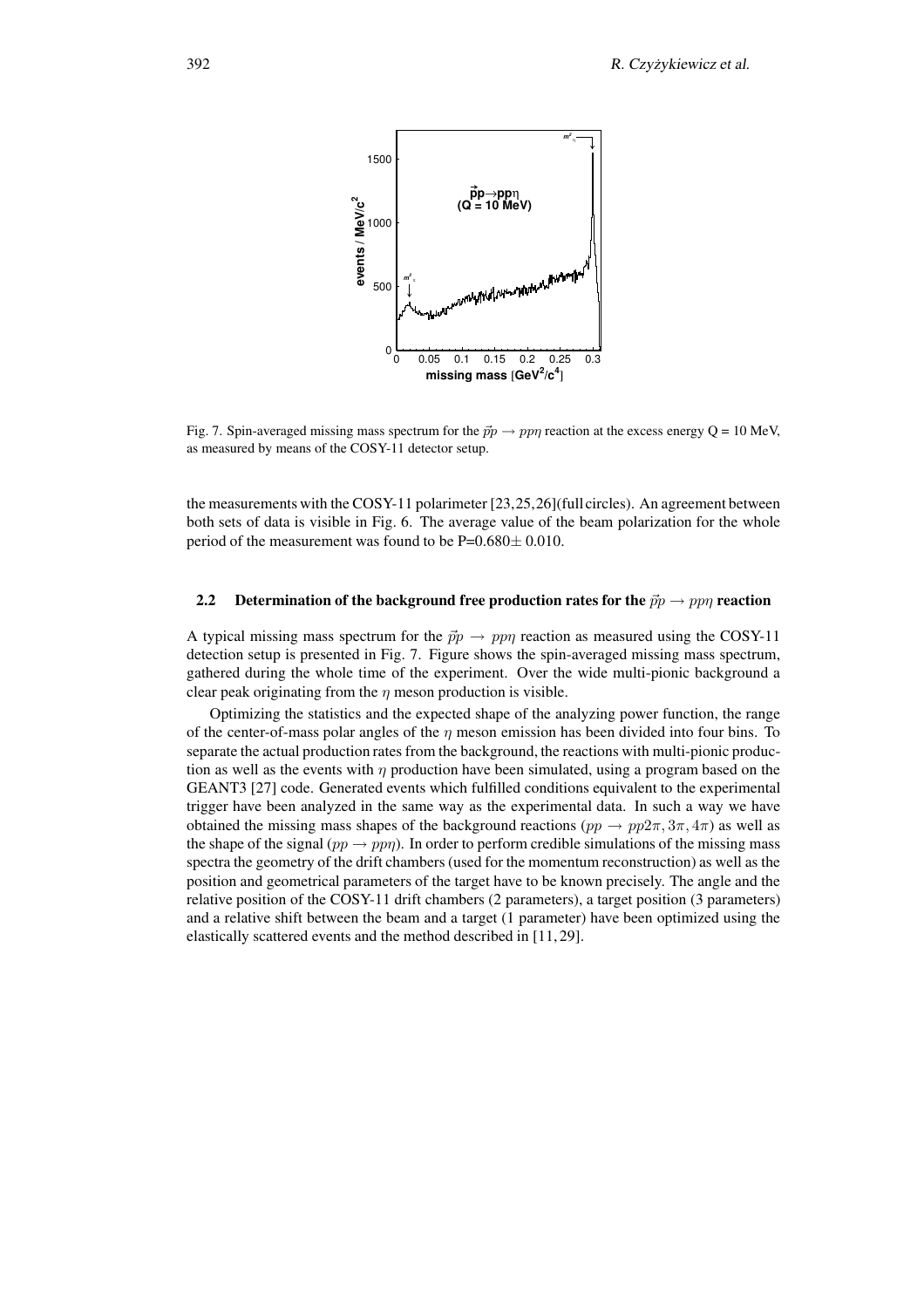

Fig. 8. Missing mass spectra for different ranges of  $\cos\theta_{CM}$  for spin up (two upper panels) and spin down (two lower panels). Dots represent the experimental points. Dotted line shows the generated multi-pionic background. The full line is a best fit of the sum of the signal and background to the experimental data.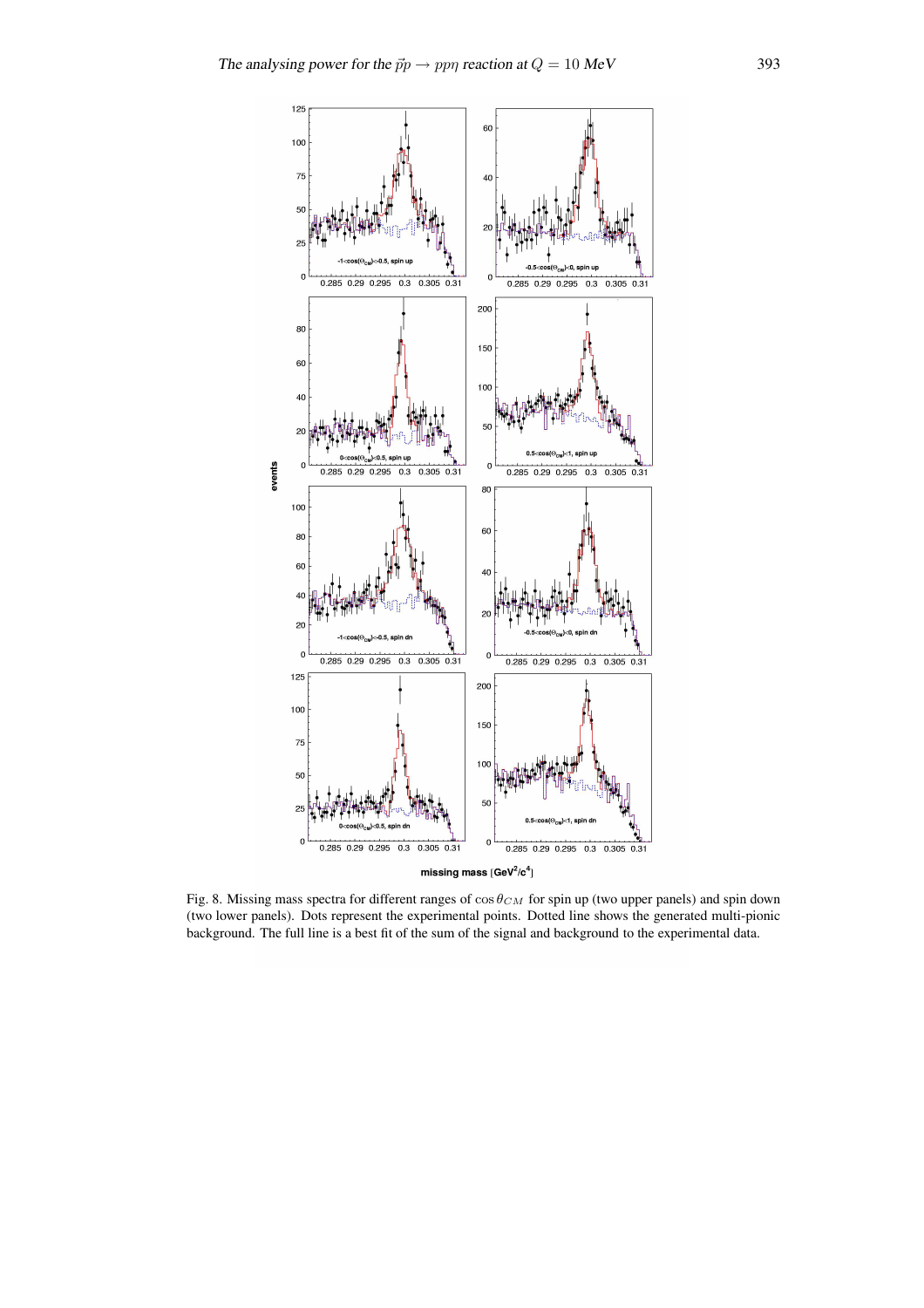

Fig. 9. Preliminary analyzing power function for the  $\vec{p}p \rightarrow pp\eta$  reaction at Q=10 MeV. Vertical bars denote the statistical error, whereas the horizontal bars stand for the ranges of averaging.

The multi-dimensional fit of the simulated missing mass spectra to the corresponding experimental histograms has been performed using the MINUIT [28] minimization package. The fit has been performed simultaneously to 8 histograms (see Fig. 8), each with 60 points. The  $\chi^2$  of the fit have been minimized as a function of six parameters: scaling factors of the generated background and signal reactions (altogether 4 parameters) and 2 parameters responsible for the spread and the absolute value of the beam momentum. The detailed process of the search for the best values of these parameters will be described elsewhere [30], here we would only like to report that the minimum value of  $\chi^2$  was found to be 1.62, corresponding to the spread of the beam momentum equal to 0.2 MeV/c and the shift from the nominal beam momentum equal to 2.1 MeV/c. These values are in a good agreement with results of previous COSY-11 experiments [29].

In Fig. 8 the missing masses for the individual  $\theta_{CM}$  subranges, separately for spin up (upper panel) and down (lower panel), are shown. Full dots correspond to the experimental data, the dotted line depicts the shape of the background, whereas the solid line represents the best fit of the Monte-Carlo data to the experimental spectra.

## **3 Results**

Preliminary results of the analyzing power function  $A_y(\cos \theta)$  are presented in Fig. 9 as the full dots. The dotted line shows the predictions determined according to the vector meson exchange model [13], whereas the solid line refers to the pseudoscalar meson exchange model [15]. The errors are of the statistical nature only.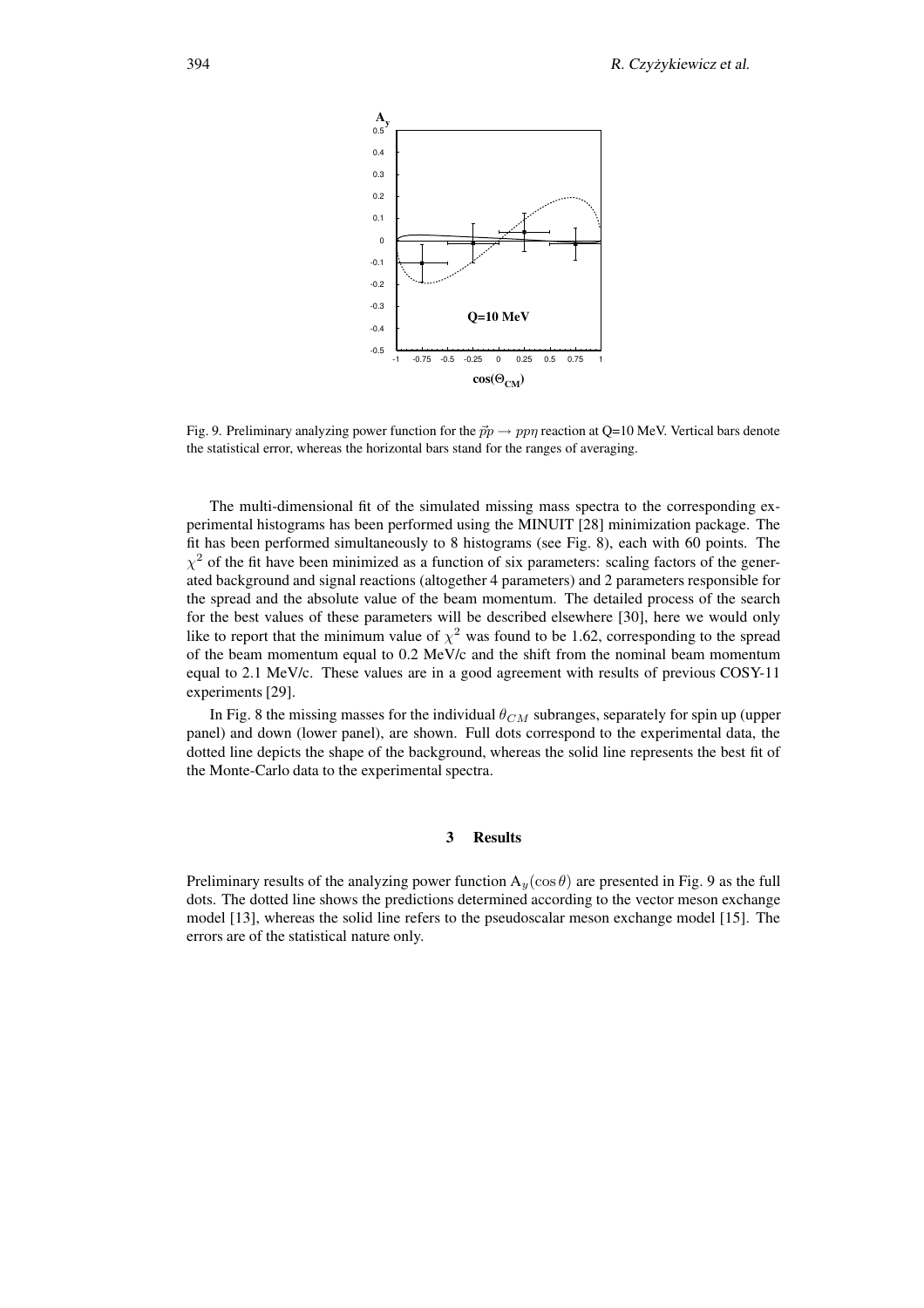## **4 Conclusions**

The preliminary analyzing power results are bared with rather large statistical uncertainties, therefore a statement on the mechanism of the  $\eta$  meson production relying on this set of data is currently unclear. As can be seen from Fig. 9 the data point at  $\cos \theta = 0.75$  tend to prefer the pseudoscalar meson exchange model [15], whereas the data point at  $\cos \theta = -0.75$  is slightly more in line with the predictions of the vector meson exchange model. The results show rather small values of the analyzing power in the close-to-threshold region, which may be the indication of the  $\eta$  production to the s-wave final state, solely. However, for this statement the exact partial wave analysis remains to be done.

**Acknowledgement:** We acknowledge the support of the European Community-Research Infrastructure Activity under the FP6 "Structuring the European Research Area" programme (Hadron-Physics, contract number RII3-CT-2004-506078), of the FFE grants (41266606 and 41266654) from the Research Centre Jülich, of the DAAD Exchange Programme (PPP-Polen), of the Polish State Committe for Sci. Res. (grant No. PB1060/P03/2004/26), and of the RII3/CT/2004/506078 - Hadron Physics-Activity -N4:EtaMesonNet.

#### **References**

- [1] A.M. Bergdolt et al.: Phys. Rev. <sup>D</sup> **48** (1993) 2969
- [2] E. Chiavassa et al.: Phys. Lett. <sup>B</sup> **322** (1994) 270
- [3] H. Calén et al.: *Phys. Lett. B* 366<sup>(1996) 39</sup>
- [4] H. Calén et al.: *Phys. Rev. Lett.* **79** (1997) 2642
- [5] F. Hibou et al.: Phys. Lett. <sup>B</sup> **438** (1998) 41
- [6] J. Smyrski et al.: Phys. Lett. <sup>B</sup> **474** (2000) 182
- [7] H. Calén et al.: *Phys. Lett. B* 458<sup>(1999) 190</sup>
- [8] B. Tatischeff et al.: Phys. Rev. <sup>C</sup> **62** (2000) 054001
- [9] M. Abdel-Bary et al.: Eur. Phys. J. <sup>A</sup> **16** (2003) 127
- [10] P. Moskal et al.: Phys. Rev. <sup>C</sup> **69** (2004) 025203
- [11] P. Moskal: *Hadronic interaction of* η *and* η <sup>0</sup> *mesons with protons*, Habilitation Dissertation No. 364, Jagellonian University Press (2004); e-Print Archive: hep-ph/0408162
- [12] P. Winter et al.: Phys. Lett. <sup>B</sup> **544** (2002) 251 ; erratum-ibid. **553** (2003) 339
- [13] G. Fäldt, C. Wilkin: *Phys. Scripta* **64** (2001) 427
- [14] C. Hanhart: Phys. Rept. **397** (2004) 155
- [15] K. Nakayama et al.: Phys. Rev. <sup>C</sup> **65** (2002) 045210
- [16] D. Prasuhn et al.: Nucl. Instr. & Meth. <sup>A</sup> **441** (2000) 167
- [17] H. Stockhorst: *Polarized Proton and Deuteron Beams at COSY* in the *Proceedings of the second symposium on threshold meson production in pp and pd interaction*, ed. P. Moskal; Schriften des Forschungszentrum Jülich, Matter and Materials 21 (2004) pp. 106-121; e-Print Archive: physics/0411148
- [18] H. Dombrowski et al.: Nucl. Instr. & Meth. <sup>A</sup> **386** (1997) 228
- [19] S. Brauksiepe et al.: Nucl. Instr. & Meth. <sup>A</sup> **376** (1996) 397
- [20] J. Smyrski et al.: Nucl. Instr. & Meth. <sup>A</sup> **541** (2005) 574